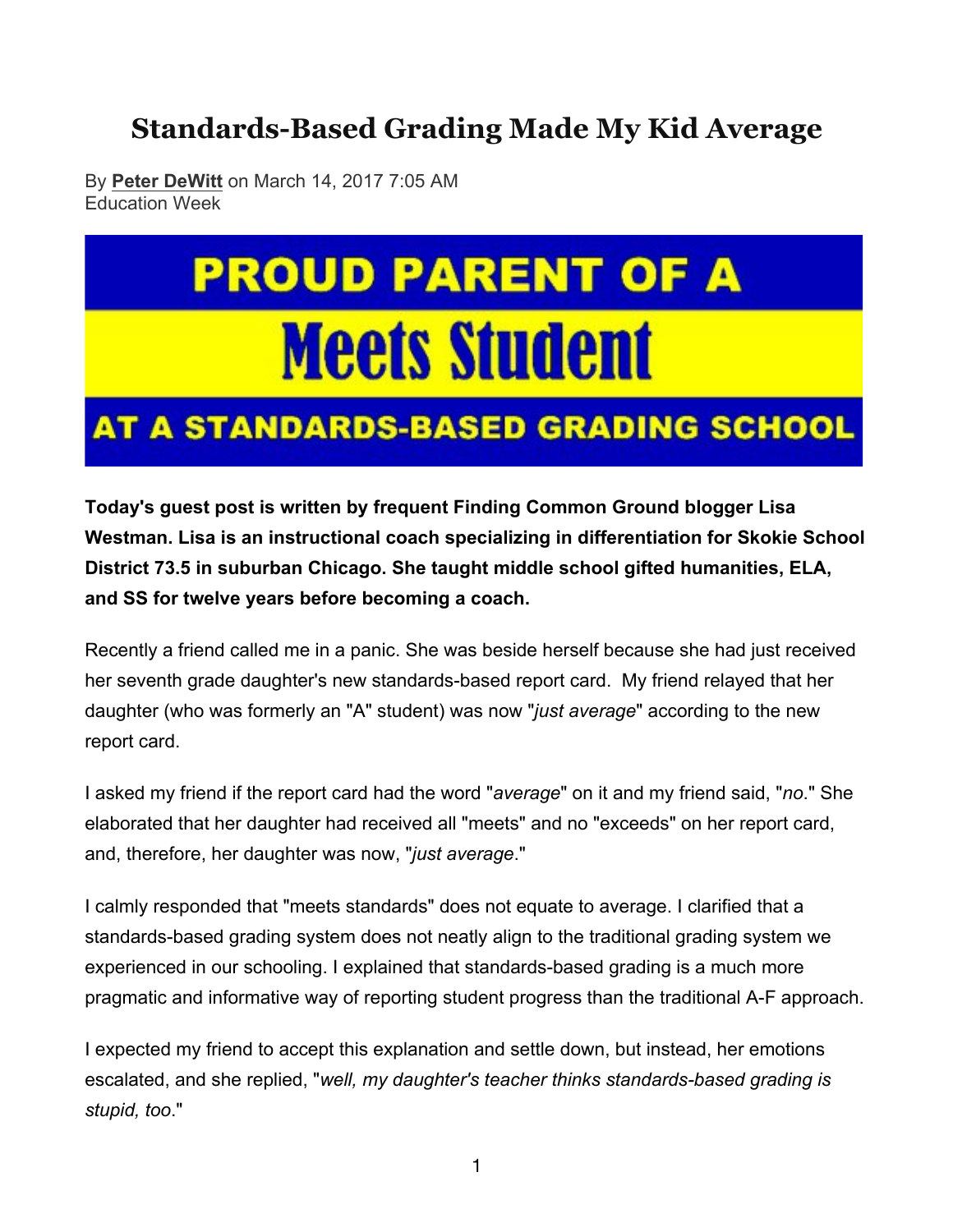#### "*We are the stories we tell ourselves*." Joan Didion

Many school districts that have made the switch to standards-based reporting have been met with reactions like the one illustrated above. And, although I was surprised by my friend's response, I shouldn't have been. Reactions like hers are to be expected when identities are threatened, and eliminating traditional grading practices poses a threat to many people's identities.

#### How so?

The A-F/100-point traditional grading system has been in place since the early twentieth century. This means all parents and grandparents of students currently in kindergarten through 12th grade, plus the vast majority of today's teachers experienced school with a traditional grading system.

Based on the grades we received as students, we told ourselves we were "good" or "bad" students. We used our grades to tell ourselves which subjects we were "smart" in and which ones we weren't. We used our grades to compare ourselves to our peers. Our parents used our grades to compare us to their peers and their peers' children. We used our grades to determine if we were cut-out for certain careers. We allowed grades to tell us many stories about who we were. For better or for worse, these stories have played a part in shaping our identities as adults. Therefore, when we remove a critical piece of our identity formation (traditional grades) we may, consciously or not, feel threatened.

#### **So, now what?**

We will be uncomfortable for a little while. Ultimately, just like us, our children's identities will be shaped, in part, by the educational experience they have. However, if implemented correctly (as extensively researched and reported about by **Thomas Gusky** and **Rick Wormeli**) standards-based reporting should allow students to identify as individual learners, rather than comparably "good" or "bad" students.

The concept of standards-based grading is not easily enacted by teachers, nor is it easily understood by parents. Rather, this change is a work in progress which requires both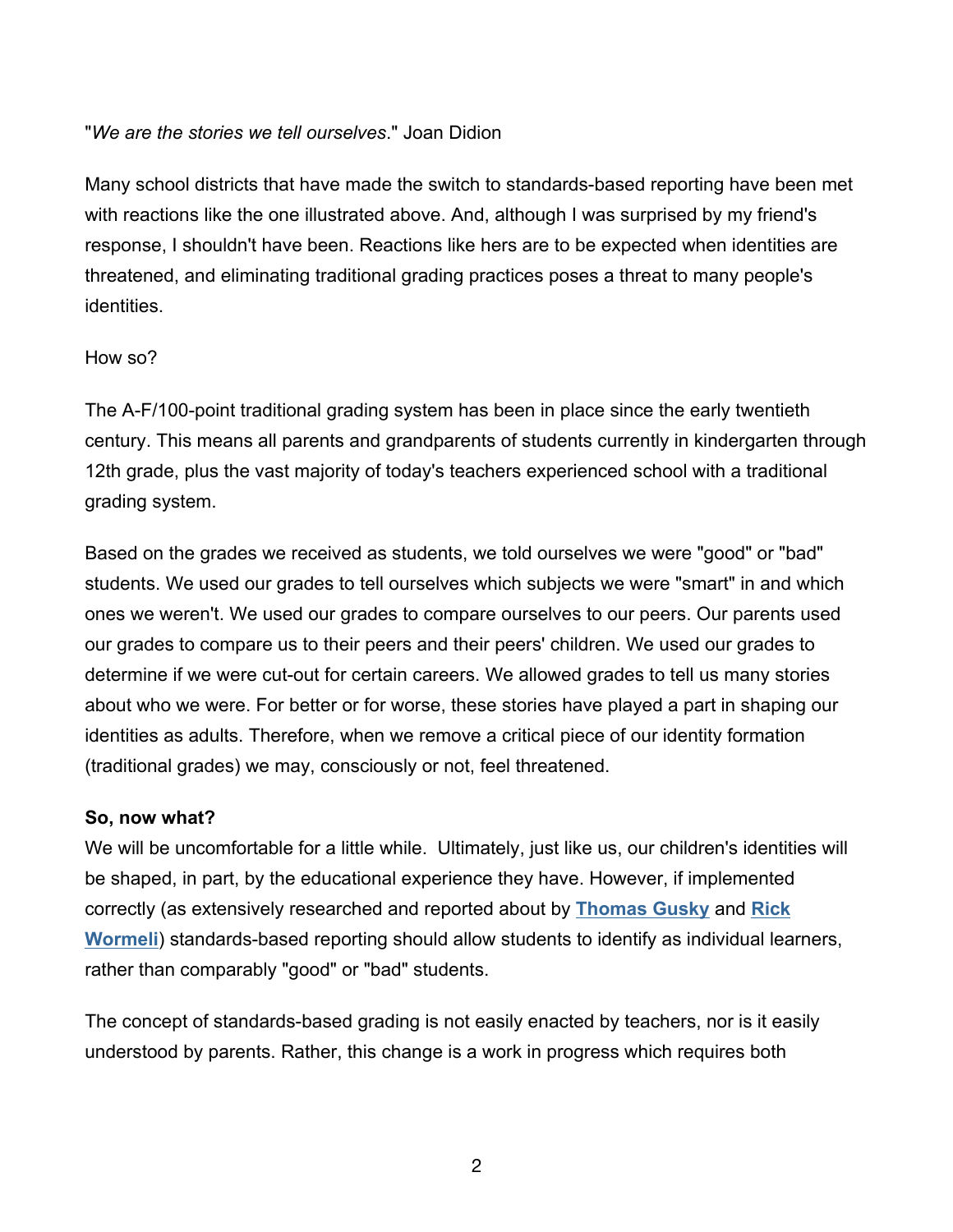educators and parents to work together to relearn what we have been taught in the past about grades.

While this shift is difficult for both educators and parents, it is the educators who must lead the charge, and be the first relearn (**watch this video for some inspiration on relearning**). The way in which educators share information about standards-based grading with parents is crucial for successful implementation. If educators are positive, admit that change is hard, and stick with the change because it is in the best interest of students, parents will follow suit. However, if educators protest, criticize, or are ambivalent about the benefits of standardsbased grading, parents will will react similarly. Educators must model the reaction they hope to elicit from parents and students.

To effectively communicate with parents, educators must put to rest some of the widely-held fallacies about grading like the three listed below:

**Fallacy #1:** Parents need letter grades to understand their child's performance.

**Reality:** Traditional grades give the facade of understanding because they use familiar words and measures. Consider a report card that lists: Math: A, Reading: B+. Parents understand the words math and reading. They understand that an A is the highest grade and a B is close to an A. But, the reality is, this communication does not actually tell parents anything about what was learned. Math and reading are too broad of categories to offer any insight and the letter grades could mean a variety of things, many of which have nothing to do with reading or math.

**Now what?** Standards-based grading is an opportunity to create a common understanding of exactly what is being assessed. When teachers take care to ensure assessments are appropriately aligned to the standards they are assessing, the assessments become a vehicle for dialogue between students, parents, and teachers to adequately discuss where students are in their learning progression and where they are going.

**Fallacy #2:** Letter grades are more objective.

**Reality:** Once again, an A-F system creates a facade of objectivity. Using a percentage attached to a letter (93% = A) feels objective. But, what isn't necessarily objective are the tools used to garner those scores. When I taught English, I often struggled to determine the critical difference between an 89% and a 90% on a student's narrative writing assignment. When I